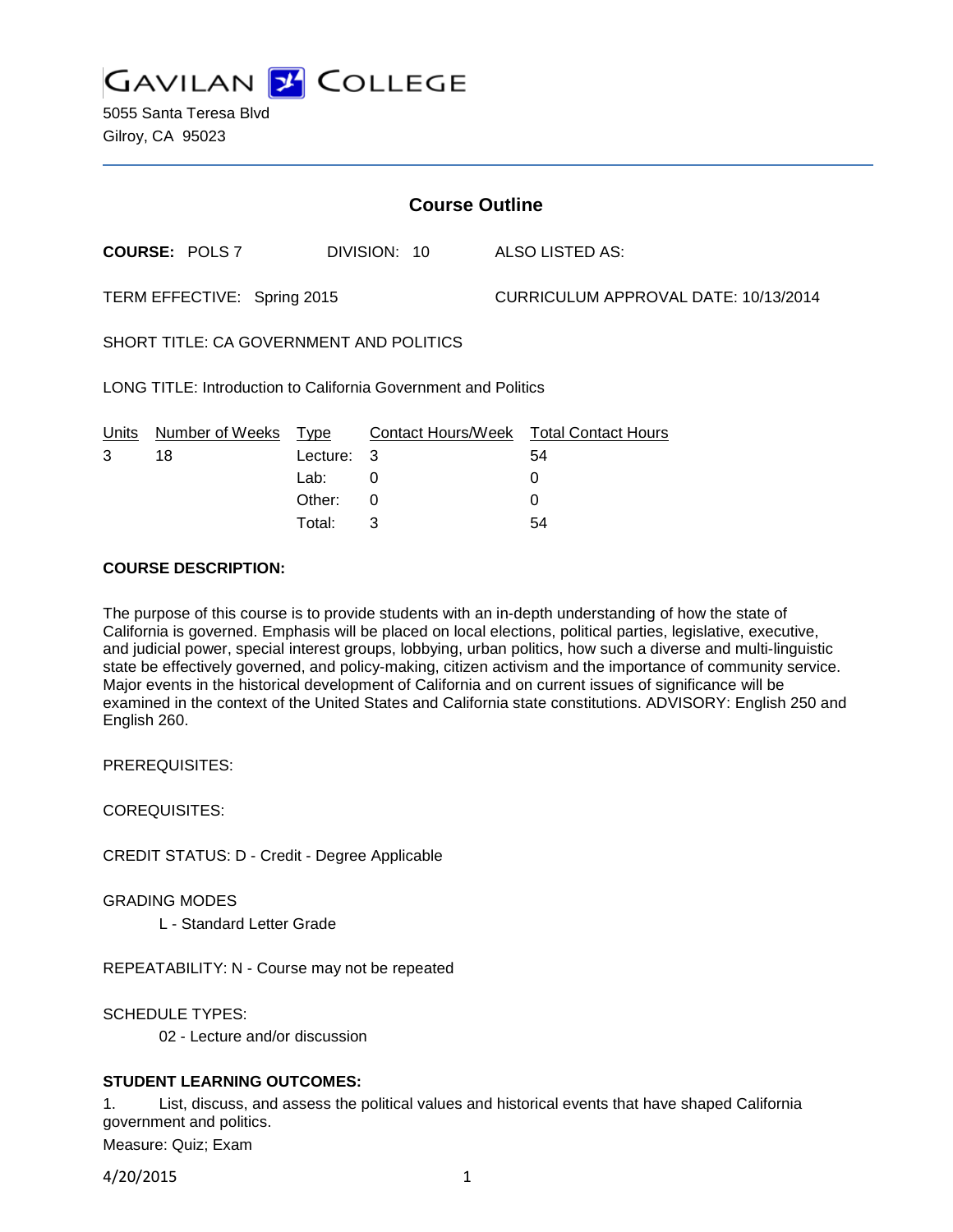PLO:

ILO: 1, 2

GE-LO: A1, A2, D1

Year Assessed: 2016

2. Evaluate and assess various political ideologies underlying the California political system.

Measure: Quiz, Exam; Class Discussion

PLO:

ILO: 1, 2

GE-LO: A1, A2, A4, A8, D2

Year Assessed: 2016

3. Explain why and how power is distributed and utilized within the political culture, structures, and institutions of California state and local politics.

Measure: Quiz; Exam; Class Discussion

PLO:

ILO: 1, 2

GE-LO: A1, A2, A4, A8, D1

Year Assessed: 2016

4. Differentiate among and appraise the relative purpose and impact of different types of political participation (e.g. voting, lobbying, protesting, initiatives, organizing, volunteering, etc).

Measure: Quiz; Exam; Class Discussion

PLO:

ILO: 1, 2

GE-LO: A1, A2, A4, A8

Year Assessed: 2016

5. Apply the knowledge gained from the class to engage in a Service Learning Project relevant to achieving a particular student political goal or desired objective.

Measure: Paper; Class Discussion

PLO:

ILO: 1

GE-LO: A3, A5, D3, F1

Year Assessed: 2016

6. Explain and evaluate the institutions of California politics (alternative democratic processes such as ranked choice voting and citizen oversight groups, parties, interest groups, the media, social movements, the state legislature and executive, bureaucracies, courts, county and city governments, as well as the initiative, referendum, and citizen recall powers).

Measure: Quiz; Exam; Paper; Debate

PLO:

ILO: 1, 2

GE-LO: A1, A2, A3, A4, A5, D1

Year Assessed: 2016

7. Write clearly, systematically, and analytically about contemporary political issues and policies.

Measure: Quiz; Exam; Paper

PLO:

ILO: 1

GE-LO: A3, A5

Year Assessed: 2016

8. Evaluate and assess the form and function of local governments throughout California.

Measure: Quiz; Exam

PLO: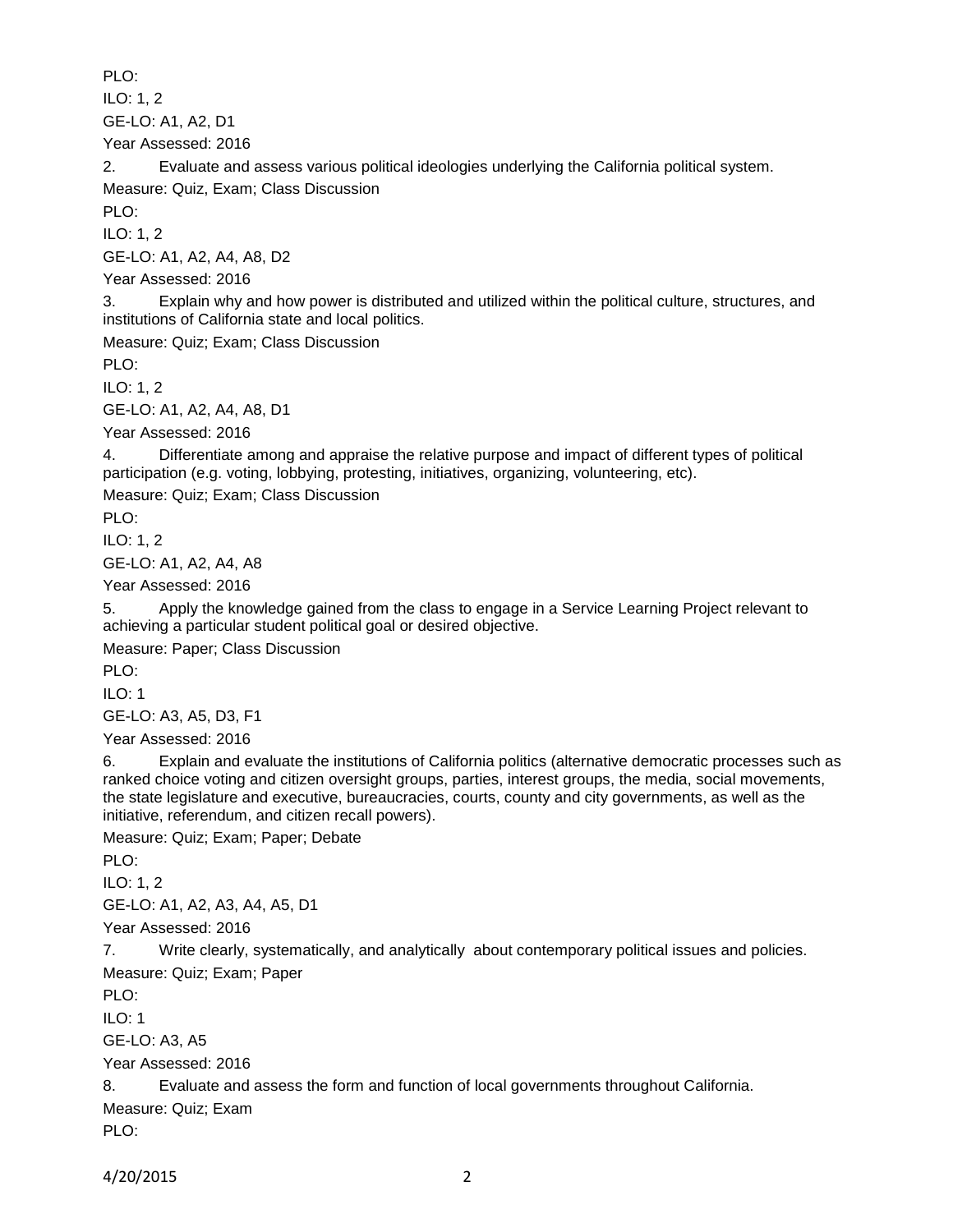ILO: 1, 2 GE-LO: A1, A2, A4 Year Assessed: 2016 9. Evaluate and assess how a state with such ethnic and linguistic diversity can continue to be governed effectively. Measure: Research Paper PLO: ILO: 1, 2 GE-LO: C3, C7, F1, F2 Year Assessed: 2016 CULTURAL DIVERSITY: This course promotes understanding of: Cultures and subcultures Cultural awareness Mutual respect among diverse peoples Student Learning Outcome: 9

# **CONTENT, STUDENT PERFORMANCE OBJECTIVES, OUT-OF-CLASS ASSIGNMENTS**

Curriculum Approval Date: 10/13/2014

3 Hours

Content: This portion of the course is an introduction to California government and politics, which includes an introduction to the syllabus, course requirements, and an introduction to basic political terminology; An overview of the political landscape; discussion of the various economic, racial, demographic (ethnic, racial, etc), cultural (sexual orientation, gender, etc), social and political environments shaping politics in California. Student Performance Objectives (SPO): Students will be expected to identify and define terms like "politics",

"government", "power", "city", "state", and so on.

Out-of-Class Assignments: None

3 Hours

Content: In this section of the course we will examine California's political development and history; This portion of the course will examine the roots of California's history in Spanish and Mexican rule; We will examine the gold rush and its impact on the political development of California as well as the growth and political power of the Southern Pacific Railroad; We also discuss and assess the Constitution of 1879 and how economic, racial, and class conflicts are reflected in the constitution's provisions; Finally, we examine the Progressive movement-its origin, the rise of Hiram Johnson, the political impacts of the Progressive movement, the farm workers movement, and the growth of major industries.

Student Performance Objectives (SPO): Students will be expected to identify , define, and analyze the development of California history and politics.

Out-of-Class Assignments: Read Ch 1, Gerston & Christiansen; Read Ch 1, Dye and MacManus; Online Assignment 1 (CA History)

3 Hours

Content: In this module, we examine and assess the California Constitution by specifically identifying the economic, social, and political issues surrounding the development of the current constitution, including the impact of direct democracy.

Student Performance Objectives (SPO): Students will be expected to explain and assess the CA Constitution.

Out-of-Class Assignments: Read Ch 2, Gerston & Christiansen; Read Ch 2, Dye and MacManus; Online Assignment 2 (CA Constitution)

6 Hours

Content: In this portion of the class, we examine and evaluate the California legislature. Specifically, we examine the structure of the legislature as a bicameral body, the role of legislative leaders, the lawmaking process, the factors that affect lawmakers' decision making, the impact of term limits on the legislative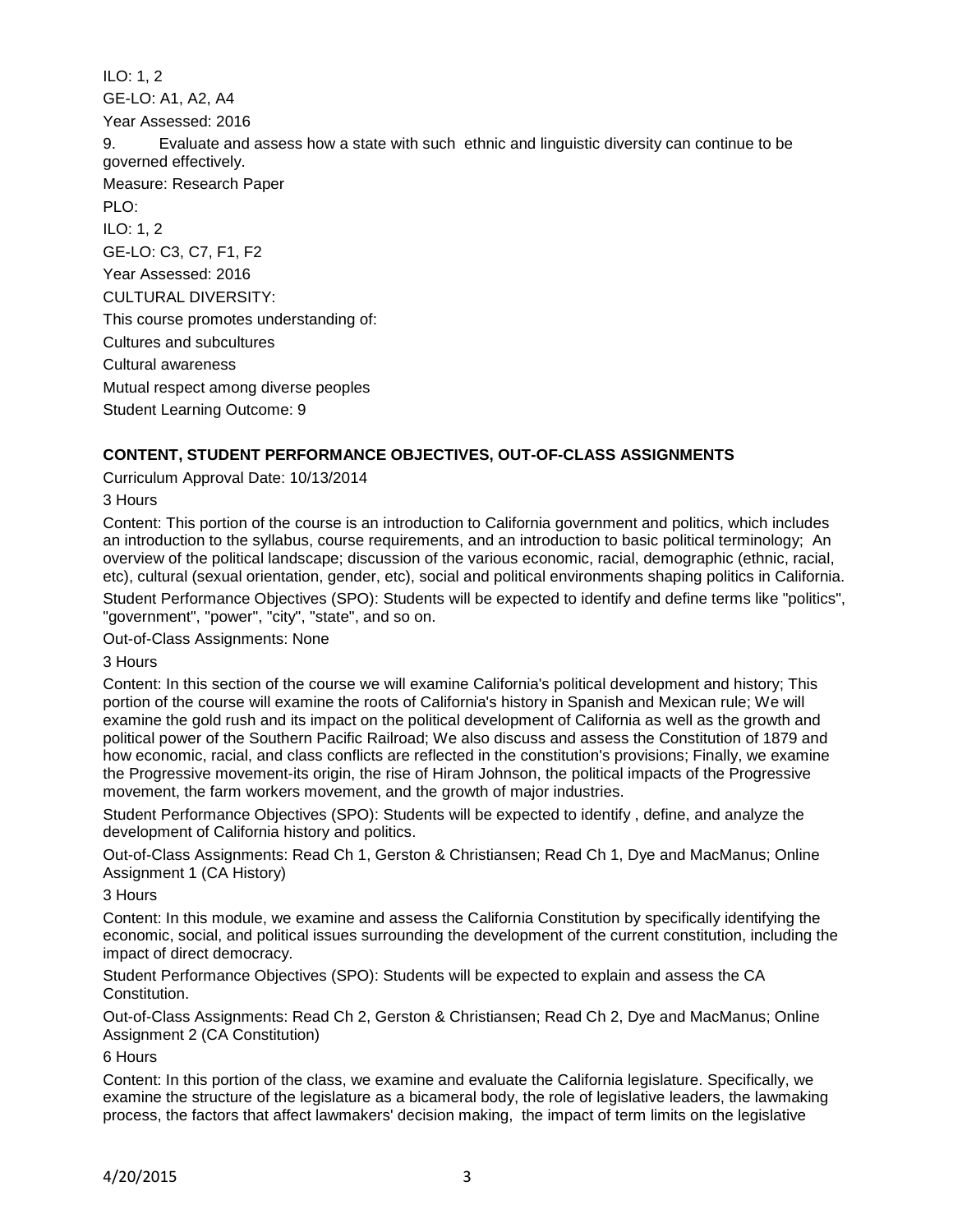process and legislative elections, as well as the impact of the state's diversity (ethnic, racial, gender, sexual orientation etc) has had on the governing process.

Student Performance Objectives (SPO): Students will be expected to explain and assess both the legislative process as well as how well the lawmakers perform in their lawmaking role.

Out-of-Class Assignments: Read Chs 3-4, Gerston & Christiansen; Read Chs 3-4, Dye and MacManus; Online Assignment 3 (CA Legislature)

6 Hours

Content: In this module of the course, we examine and evaluate the California executive/Governor. Specifically, we present the idea of the plural executive, the role of each of the constitutional officers of the Executive branch, the political implications of having each elected separately, as well as differences in power between governor and the U.S President, including the line-item-veto.

Student Performance Objectives (SPO): Students will be expected to evaluate the overall effectiveness of the California executive branch from a historical and contemporary perspective.

Out-of-Class Assignments: Read Chs 5-6, Gerston & Christiansen; Read Chs 5-6, Dye and MacManus; Online Assignment 4 (CA Executive)

3 Hours

Content: This portion of the course covers the California judicial branch. We evaluate and assess the structure of the California court system, the relationship between the state federal court systems, judicial selection and its impact on rulings, as well as the impact of administration of justice on a diverse population of people moving through the California justice system.

Student Performance Objectives (SPO): Students will be expected to evaluate the overall effectiveness of the California judicial branch from a historical and contemporary perspective.

Out-of-Class Assignments: Read Ch 7, Gerston & Christiansen; Read Ch 7, Dye and MacManus; Online Assignment 5 (CA Judicial Branch)

6 Hours

Content: In this module, we will examine budgetary politics in California, paying particular attention to state revenues and expenditures, the budget process, budget deficits and surpluses, the impact of direct democracy and "ballot box budgeting" on the process, the Governor's line-item veto power, as well as the effects of prop. 13 on budgeting and state coffers. We also examine the impact budgeting has on California's large, growing, and increasingly more diverse population of people with different needs and problems.

Student Performance Objectives (SPO): Students will be expected to evaluate the overall effectiveness of the California budget process, with a particular emphasis on why we have been running large, multi-billion dollar budget deficits for nearly ten years.

Out-of-Class Assignments: Take Home Exam I; Read Chs 8-9, Gerston & Christiansen; Read Chs 8-9, Dye and MacManus; Online Assignment 6 (Budget Politics)

6 Hours

Content: This module of CA. State and Local Politics is a presentation of the role and importance of political parties in California. Specifically, we examine how parties developed historically, how party strength has ebbed and flowed, the role of parties in elections, differences between party platforms at the state and national levels, as well as how parties are regulated and how they act as a linkage institution (i.e. how effective). The course also covers the impact political parties have on our large and diverse population as well as on the impact this large and diverse population has on the state's political parties.

Student Performance Objectives (SPO): Students will be expected to evaluate the role and impact of political parties on the California political process

Out-of-Class Assignments: Read Chs 10-11, Gerston & Christiansen; Read Chs 10-11, Dye and MacManus; Online Assignment 7 (Political Parties)

# 3 Hours

Content: This module of CA. State and Local Politics is a presentation of the role and importance of interest groups and organized lobby organizations in California. Specifically, we trace the historical development of interest groups, examine pluralist theory, as well as the growth and strength of interest groups, how interest groups influence the policymaking process, how interest groups affect elections, as well as the role of hyperpluralism's impact on the California political process. We also examine and assess the positive and negative impacts that lobbying has on the process, our state's politics, as well as its diverse and growing population.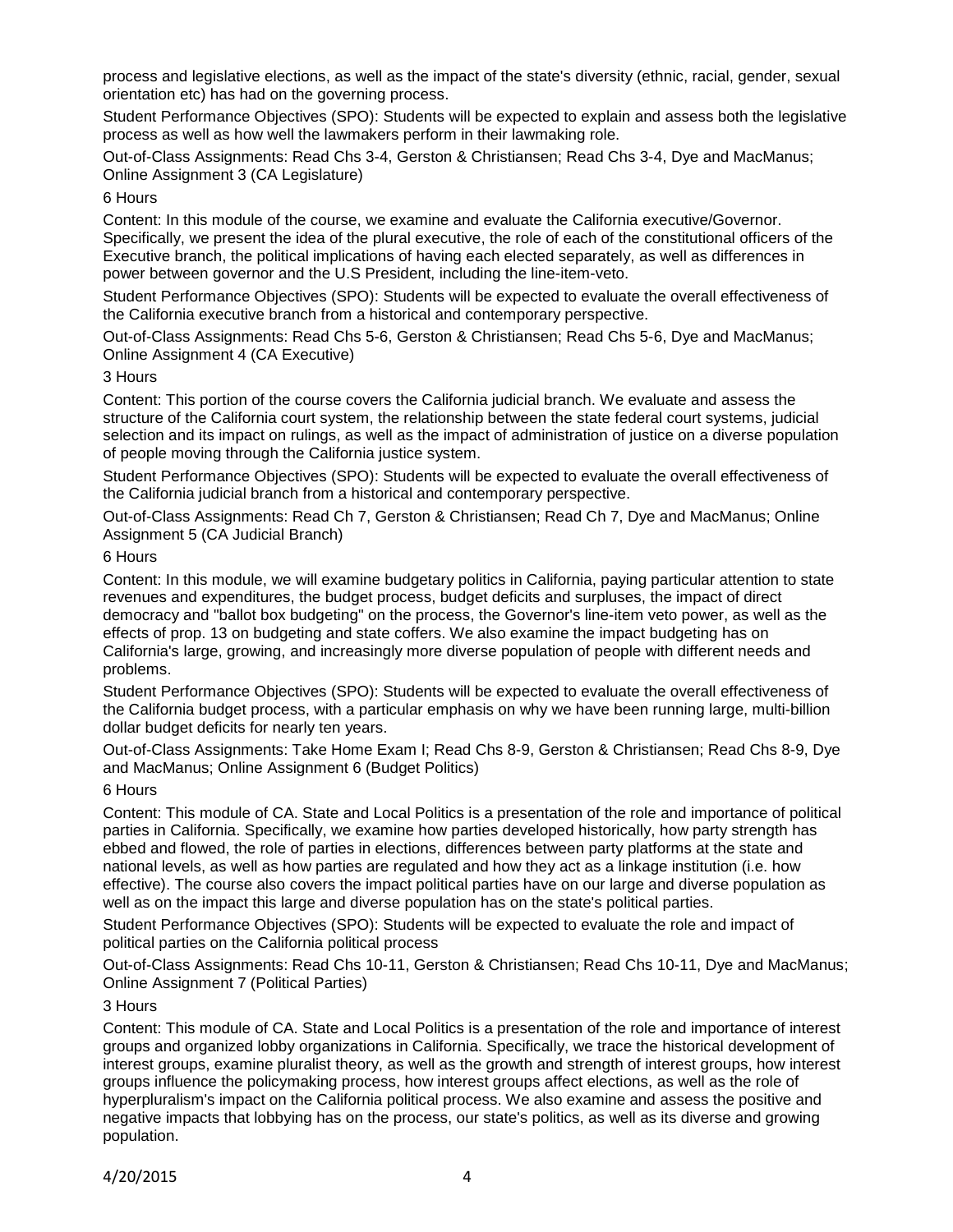Student Performance Objectives (SPO): Students will be expected to evaluate the overall effectiveness of interest groups on the California political process

Out-of-Class Assignments: Read Ch 12, Gerston & Christiansen; Read Ch 12, Dye and MacManus; Online Assignment 8 (Interest Groups)

## 3 Hours

Content: This module of the class covers campaigns and elections in California. More specifically, we examine the efficacy of the direct democracy process (initiative, referenda, and recall), how elected officials are elected at the local and state levels, how state and local campaign finance laws work, as well as the role that the mass media, voters, and various lobby/public employee lobby/special interest groups/citizen activist groups (farm workers, women's rights, gay and lesbian rights, etc) play in our state electoral process. We also examine and assess voter participation and turnout as well as the impact of term limits on both the legislative process as well as state politics generally.

Student Performance Objectives (SPO): Students will be expected to examine and assess California's campaign and election process

Out-of-Class Assignments: Read Ch 13, Gerston & Christiansen; Read Ch 13, Dye and MacManus; Online Assignment 9 (Campaigns & Elections)

#### 6 Hours

Content: This module of the class covers public policymaking in California. More specifically, we cover the impact that the policymaking process has had on issues of importance in California, such as: civil rights and liberties, education, the environment, water policy, criminal justice, immigration, taxing and spending, gay and lesbian rights, urban sprawl and growth, social services, the initiative process, and alternative democratic processes such as ranked choice voting and citizen oversight groups.

Student Performance Objectives (SPO): Students will be expected to evaluate the overall effectiveness of public policymaking in California

Out-of-Class Assignments: Read Chs 14-15, Gerston & Christiansen; Read Chs 14-15, Dye and MacManus; Online Assignment 10 (Public Policymaking

## 3 Hours

Content: The last module of the course covers local government. Specifically, we examine and critically analyze the following: the various types of city government arrangements, divisions of local government such as cities, counties, and special districts, as well as relationship of local units to the state and federal government. We close the class by examining how local governments in California are financed, through general taxing, sales taxes, property taxes, Indian gaming, etc and how such financial systems impact citizens living in California's many and very diverse cities.

Student Performance Objectives (SPO): Students will be expected to evaluate the overall effectiveness of local government in California

Out-of-Class Assignments: Read Ch 16 , Gerston & Christiansen; Read Ch 16, Dye and MacManus; Take-Home Exam II

2 Hours

## **METHODS OF INSTRUCTION:**

Lecture, small and large group discussion, book presentation, guest speakers, parliamentary debates, election forums

## **METHODS OF EVALUATION:**

CATEGORY 1 - The types of writing assignments required: Percent range of total grade: 50 % to 60 %

Reading Reports Essay Exams Term or Other Papers CATEGORY 2 - The problem-solving assignments required: Percent range of total grade: 20 % to 30 % **Quizzes**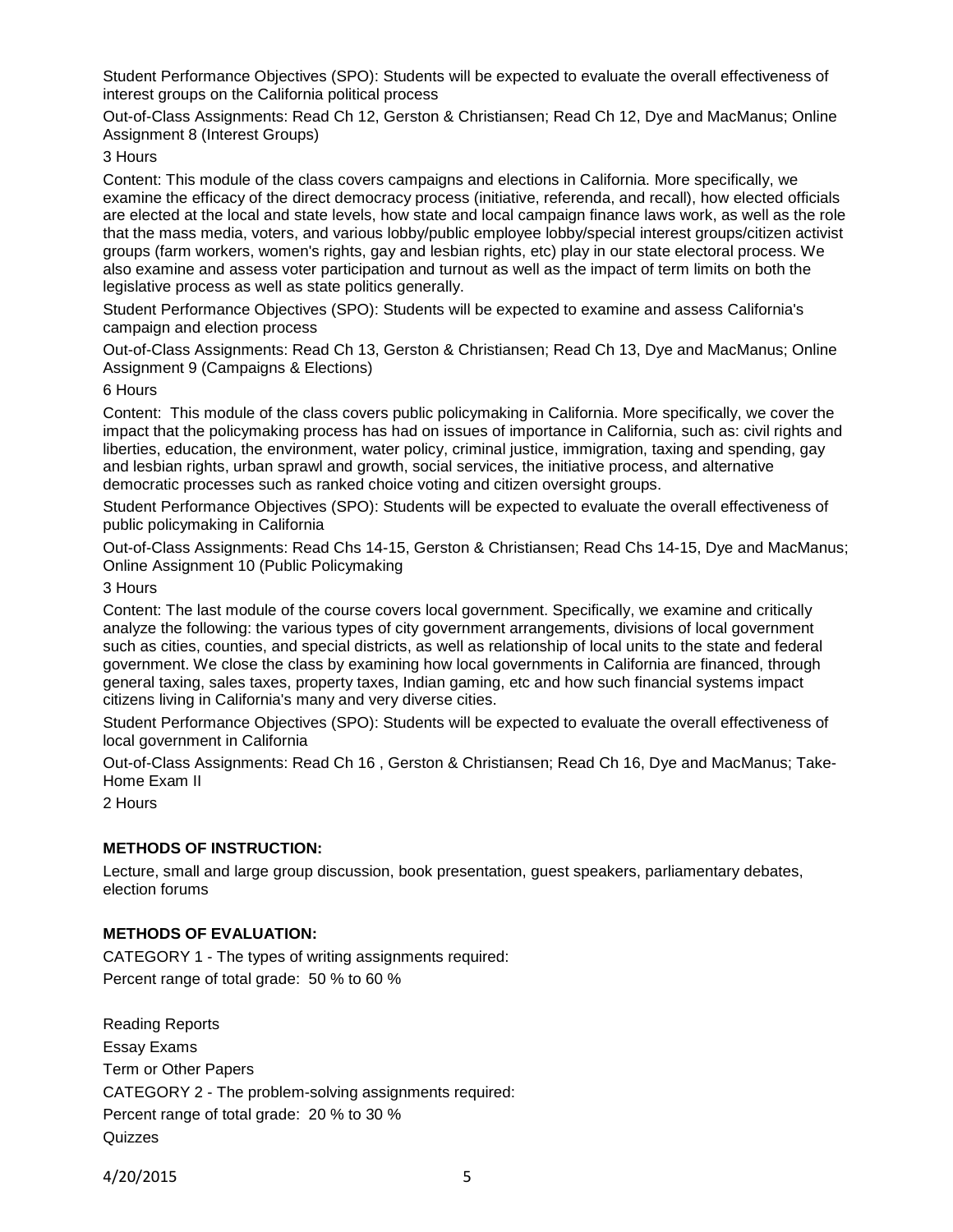Exams

CATEGORY 3 - The types of skill demonstrations required: Percent range of total grade: 5 % to 10 % Performance Exams CATEGORY 4 - The types of objective examinations used in the course: Percent range of total grade: 5 % to 10 % Multiple Choice True/False Completion

## **REPRESENTATIVE TEXTBOOKS:**

Required: Larry Gerston and Terry Christiansen, California Politics and Government: A Practical Approach, Wadsworth Publishing, 2014 or other appropriate college level text. ISBN: ISBN-13: 978-0495913450 Reading level of text, Grade: 13 Verified by: MDT

## **ARTICULATION and CERTIFICATE INFORMATION**

Associate Degree: GAV D2, effective 201530 GAV F, effective 201530 CSU GE: IGETC: CSU TRANSFER: Transferable CSU, effective 201530 UC TRANSFER: Not Transferable

#### **SUPPLEMENTAL DATA:**

Basic Skills: N Classification: Y Noncredit Category: Y Cooperative Education: Program Status: 1 Program Applicable Special Class Status: N CAN: CAN Sequence: CSU Crosswalk Course Department: POLS CSU Crosswalk Course Number: 7 Prior to College Level: Y Non Credit Enhanced Funding: N Funding Agency Code: Y In-Service: N Occupational Course: E